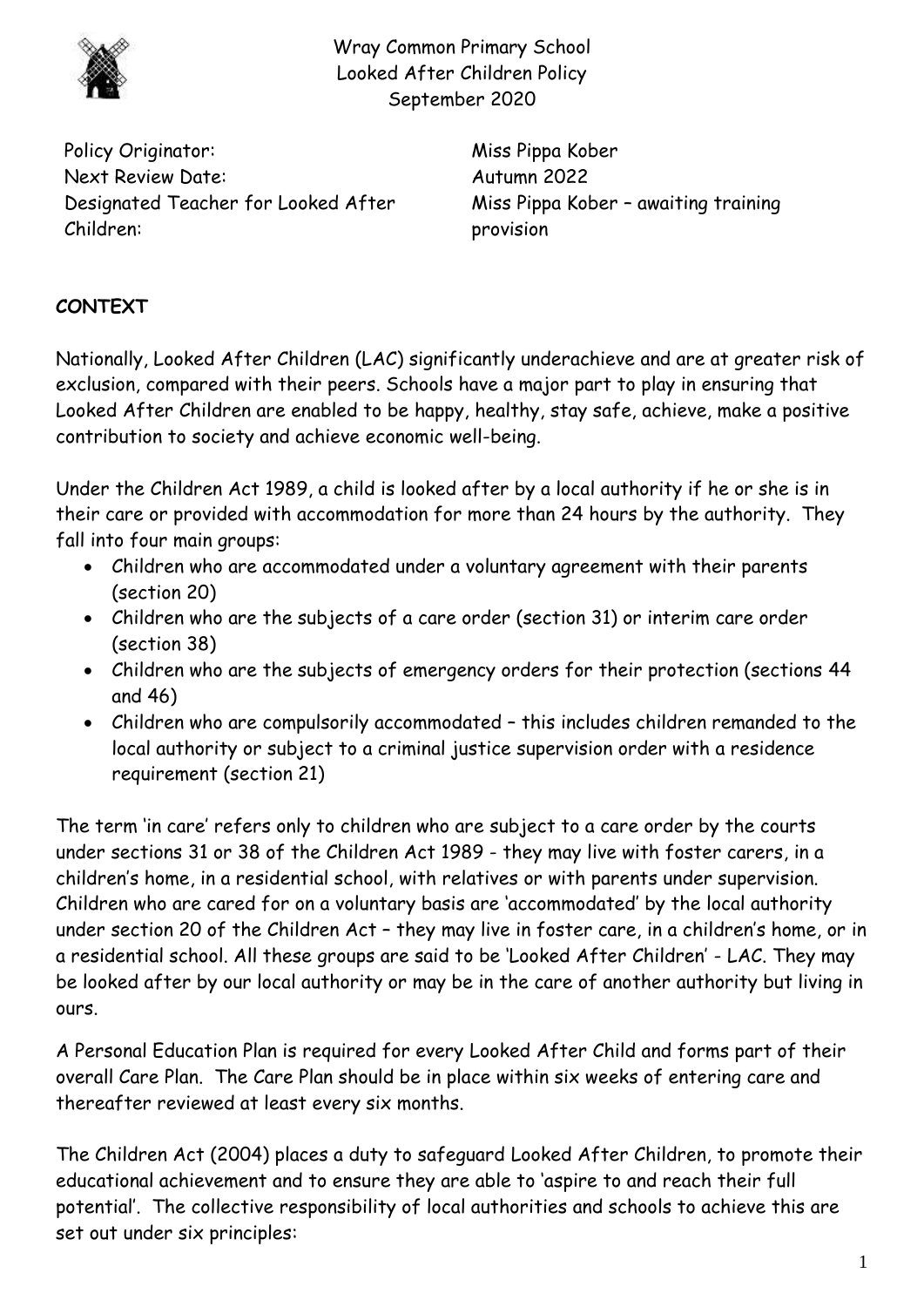

The role of a Virtual Headteacher for Looked After Children is statutory for every local authority. Virtual Headteachers will scrutinise, challenge and support schools with their teaching and learning for all Looked After Children and assist each other in this task where children cross physical borders to live and attend education provision.

The name of the Virtual School lead manager is Mark Scarborough The Assistant Headteacher for the South East is Anna MacLean.

## **ROLES & RESPONSIBILITIES**

### **THE HEADTEACHER AND SENIOR LEADERSHIP TEAM**

- Promote a culture in which Looked After Children believe they can succeed and aspire to further and higher education, without being labelled or singled out
- Appoint a Designated Teacher for Looked After Children and empower them to fulfil their role and responsibilities – Pippa Kober
- Ensure all staff, both teaching and non-teaching have an understanding of the difficulties and educational disadvantage faced by Looked After Children and understand the need for positive systems of support to overcome them
- Recognise the particular circumstances of Looked After Children and provide for these in other School Policies (see list of related policies and documents below)
- Ensure the day-to-day management of information provides sufficient access to promote an understanding of, and provide safeguards for individual children
- Work with local authority Virtual Head Teacher to promote the achievement of 'Looked After Children'

### **DESIGNATED TEACHER FOR LOOKED AFTER CHILDREN**

- Monitor the educational progress of all Looked After Children in order to ensure they are reaching their potential and feel a part of the school community
- Hold high expectations for these children
- Intervene if there is evidence of individual underachievement, absence from school taking action to communicate any difficulties as soon as possible
- Act as an advocate for Looked After Children
- Promote the involvement of Looked After Children in out-of-school-hours learning
- Be the named contact for and develop and monitor systems for liaising with carers, local authority children's services and the Virtual School of the caring authority, to ensure the speedy transfer of information between key partners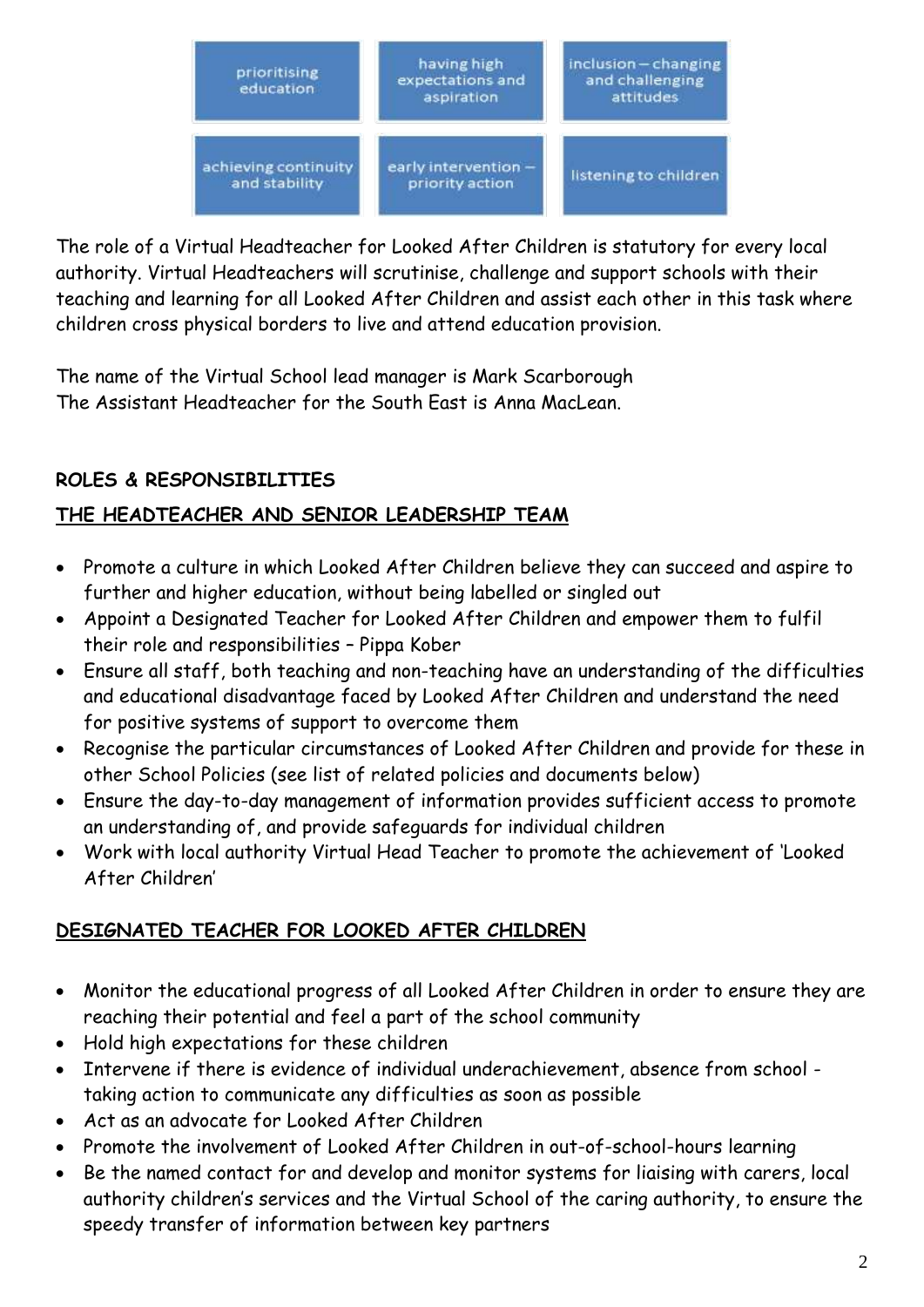- Ensure every Looked After Child has a current 'Personal Education Plan' that includes appropriate educational targets and encourages the 'voice of the child' to be heard
- Attend, arrange for someone else to attend, or to contribute in other ways, to care planning meetings
- Provide a programme of transition support, as appropriate
- Present an Annual Report to school governors
- Access statutory training events organised by Surrey Virtual School (as a minimum requirement)
- Cascade training to school staff and governors as appropriate

# **ALL STAFF**

- Have high aspirations for the educational and personal achievement of all children
- Maintain the confidentiality of Looked After Children and ensure that they are supported sensitively
- Respond promptly to Designated Teacher's requests for information
- Work to enable children with LAC status to achieve stability and success within school
- Promote the self-esteem of all children including those with LAC status
- Have an understanding of the key issues that affect the learning of 'Looked After Children'
- Be aware that 60% (nationally) of Looked After Children report that they have been bullied and, therefore, work to prevent bullying in line with the school's policy

# **THE GOVERNING BODY**

- Ensure the appointment of a Designated Teacher (with *Qualified Teacher Status and ideally be a member of the SLT in school)* and that the appropriate level of support is given in order to fulfil their role
- Monitor the school's policies and ensure they are effective in reflecting the needs of Looked After Children
- Ensure all governors are fully aware of legal requirements and guidance on the education of Looked After Children
- Monitor the effectiveness of the role, governing bodies should, as a minimum, receive an annual report from the Designated Teacher
- Examine whether the school is making the fullest possible use of all available resources, such as additional funding, in order to provide the maximum opportunity for Looked After Children to achieve
- Scrutinise the school's admission procedures to ensure children with LAC status are admitted into the school as quickly as possible recognising the importance of reestablishing school stability for Looked After Children
- Champion the needs of Looked After Children and support the work of the Designated Teacher.